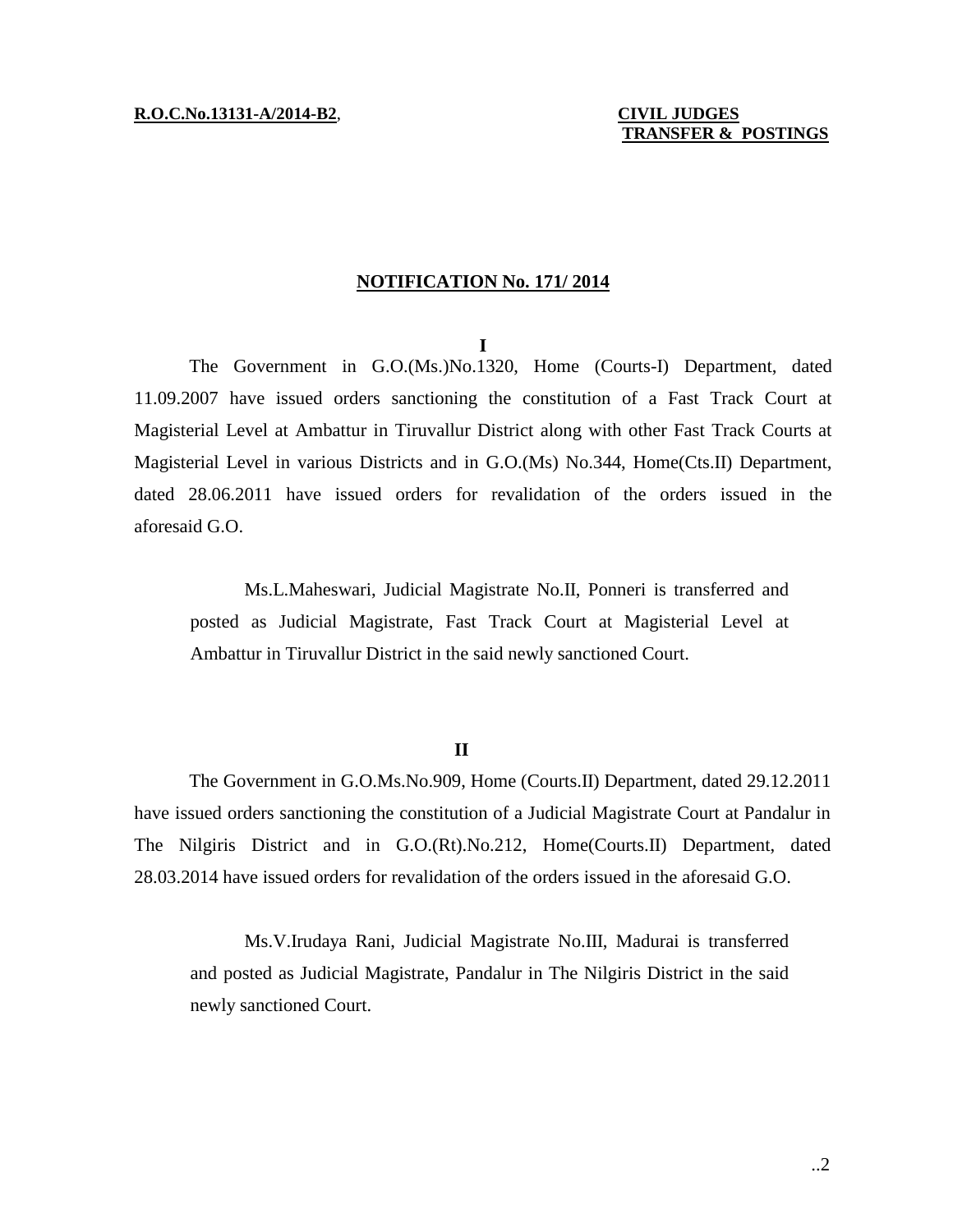Ms.R.Selvanayaki Kannan, Principal District Munsif, Karur is transferred and posted as Judicial Magistrate No.III, Madurai vice Ms.V.Irudaya Rani, transferred.

DATED: 29.10.2014 REGISTRAR GENERAL

HIGH COURT, MADRAS. Sd/- P.KALAIYARASAN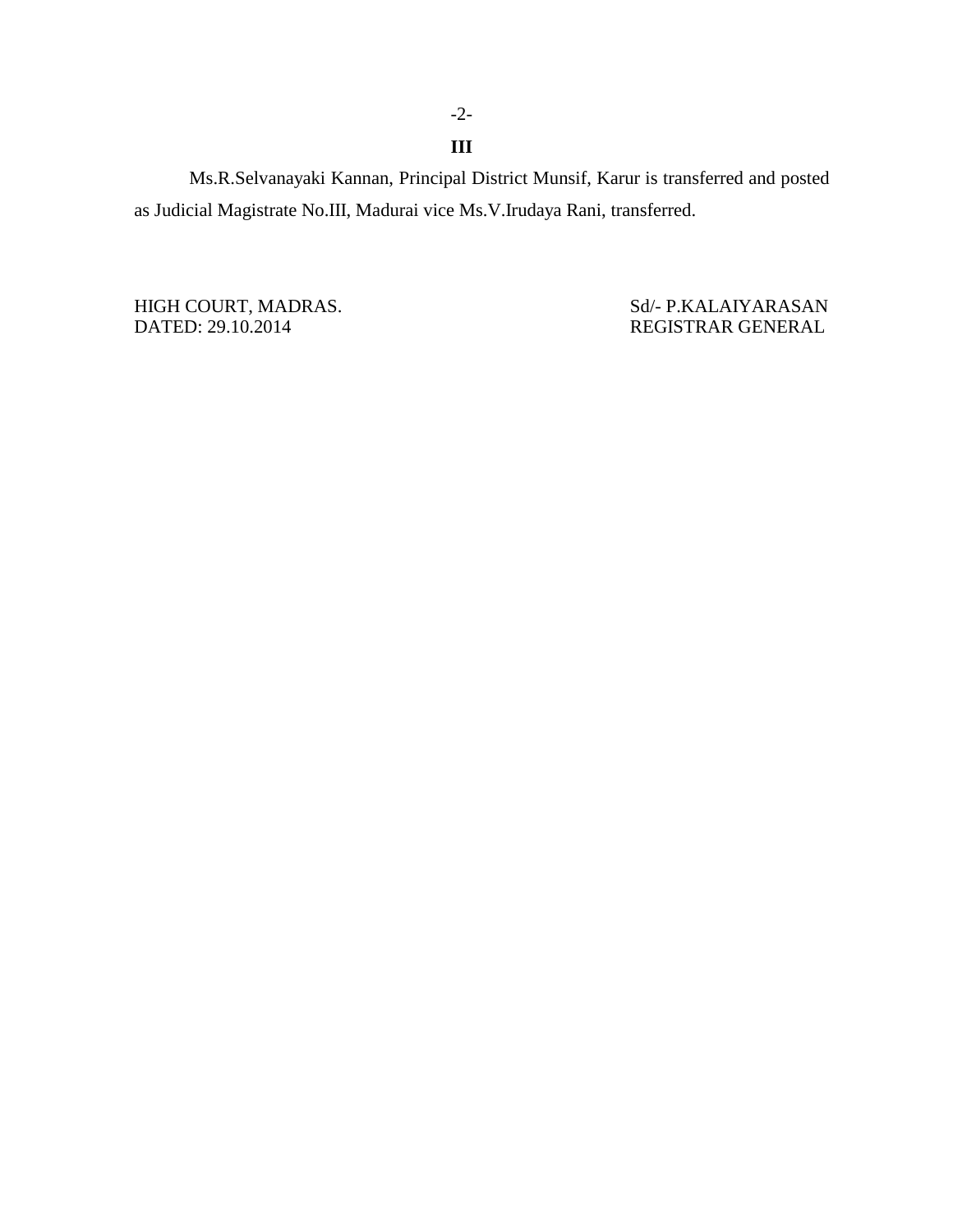### **R.O.C.No.13131-A/2014-B2**

#### **OFFICIAL MEMORANDUM**

Sub: Courts and Judges - Civil Judges - Transfer and postings - Notification issued - Joining instructions – Issued.

Ref: High Court's Notification No.171/ 2014, dated : 29.10.2014.

# **I**

.............

Ms.L.Maheswari, Judicial Magistrate No.II, Ponneri, who has been transferred and posted as Judicial Magistrate, Fast Track Court at Magisterial Level at Ambattur in Tiruvallur District in the newly sanctioned Court in the High Court's Notification cited above is required to hand over charge of her post to the Judicial Magistrate No.I, Ponneri on 29.10.2014 A.N. and assume charge of the post of Judicial Magistrate, Fast Track Court at Magisterial Level at Ambattur in Tiruvallur District on 30.10.2014 A.N. without fail.

As the inauguration of the said newly sanctioned Court is to be held on 30.10.2014 at 3.30 P.M. (Thursday), Ms.L.Maheswari is required to report to the Principal District Judge, Tiruvallur on 30.10.2014 F.N., without fail, in connection with inauguration of the said newly sanctioned Court.

## **II**

Ms.V.Irudaya Rani, Judicial Magistrate No.III, Madurai, who has been transferred and posted as Judicial Magistrate at Pandalur in The Nilgiris District in the newly sanctioned Court in the High Court's Notification cited above is required to hand over charge of her post to the Judicial Magistrate No.V, Madurai immediately and assume charge of the post of Judicial Magistrate at Pandalur in The Nilgiris District on 01.11.2014 A.N., without fail.